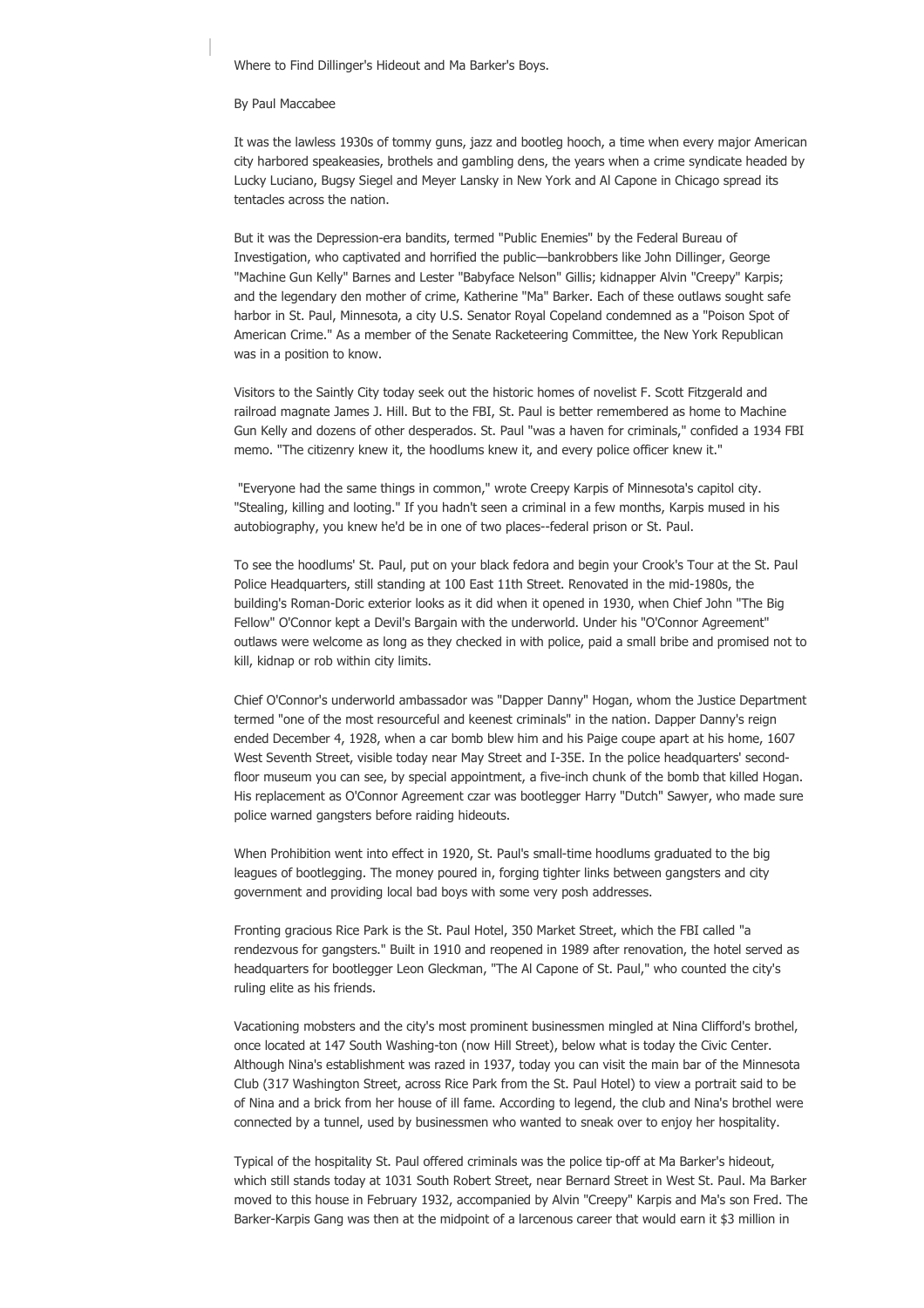bank and kidnap loot. FBI head J. Edgar Hoover called it "the most vicious, cold-blooded crew of murderers, kidnappers and robbers in recent memory."

On April 25, landlord Nick Hannegraf recognized his three boarders in an issue of True Detective Mysteries magazine and, eager to earn the \$100 reward, alerted police to the location of the Public Enemies. The police, in turn, tipped off the Barkers—who fled, leaving dinner on the table and a stolen \$500 bond under the rug.

Hoover demonized Ma as "the most vicious, dangerous and resourceful criminal brain of the last decade." But a review of 76,000 pages of FBI files suggests Ma was never involved in any of the gang's crimes. Asked if Ma Barker planned the crimes the FBI attributed to her, Oklahoma bankrobber Harvey Bailey hooted, "That old woman couldn't plan breakfast!"

Some of the best criminals in the nation hung out in 1931-34 at St. Paul's Edgecumbe Apartments, still standing at 1095 Osceola Avenue, off Lexington Parkway. Among felons lounging in what the FBI called "a lamster's hideout" were Frank "the Gentleman Bandit" Nash who read Shakespeare in prison and Edna "the Kissing Bandit" Murray who waylaid truck drivers with her affections while her gang hijacked the cargo.

But those paid to ignore St. Paul outlaws were stunned on June 15, 1933, when the Barker-Karpis Gang kidnapped William Hamm, Jr., president of the Hamm Brewing Company (today, standing as the Stroh Brewery at 681 East Minnehaha Avenue, near Payne Avenue).

The gang abducted Hamm as he walked from his brewery to the Hamm family mansion, 671 Cable Avenue at the intersection of Greenbrier and Margaret Streets. (The mansion burned down in 1954, but a nine-foot brick column from the estate remains on the site.) They released the brewery mogul after payment of a \$100,000 ransom.

The kidnapping was planned inside the Hollyhocks Club Casino, visible today as a three-story private residence at 1590 South Mississippi River Boulevard, near Cleveland Avenue between 1606 and 1616 South Mississippi River Boulevard (new buildings threw off the street numbers). Legend holds there was a tunnel from the casino to the Mississippi for smuggling in liquor and dropping corpses from the gambling rooms to the river below.

Ma and her crew gathered in January 1934 at Freddy Barker's Dale Apartments, 628 Grand Avenue (a three-story building still standing at the intersection of Grand and South Dale Street), to plan the kidnapping of another millionaire. Their next victim, Edward Bremer, was president of Commercial State Bank and son of Adolf Bremer, president of the Jacob Schmidt Brewing Company (now the Minnesota Brewing Company), 882 West Seventh Street at Webster Street.

The boys seized Bremer at the corner of Lexington Parkway and Goodrich Avenue on January 17. St. Paul was outraged. Even U.S. President Franklin D. Roosevelt issued a statement decrying the crime. Recalled crime reporter Nate Bomberg, "When you started to pick on the fat boys," millionaires like Hamm and Bremer, "then people get alarmed."

Finally convinced to abandon its deal with the underworld, St. Paul was rocked by a series of shootouts involving John Dillinger, the baseball-loving Indiana felon whose career left 12 men dead, seven wounded and \$500,000 criminally "withdrawn" from U.S. banks. Dillinger and his girlfriend Evelyn Frechette lived at the Lincoln Court Apartments (locals will point out the location of Dillinger's third-floor apartment, at 93 South Lexington Avenue at Lincoln). The gangster had just escaped from Indiana's Crown Point Jail and was wanted for stealing \$49,000 from a bank in Sioux Falls, South Dakota, and \$52,000 from a Mason City, Iowa, bank.

On March 31, FBI agents knocked on Dillinger's door, acting on a tip from a suspicious landlady. The bankrobber responded by spraying the hallway with machine-gun bullets, then escaping out the back into a getaway car. "We had a quiet, well-to-do neighborhood," remembers Bob Geisenheyner, then a 7th-grader living opposite Dillinger's apartment. "Except for the John Dillinger shootout and the kidnapping of [Ed] Bremer down the block!"

Next St. Paul cleaned out its home-grown corruption, beginning in the Ramsey County Courthouse (St. Paul City Hall, still standing at 15 West Kellogg Boulevard). It was here in an 8th-floor courtroom Roger "The Terrible" Touhy, who the FBI mistakenly believed was responsible for the Hamm